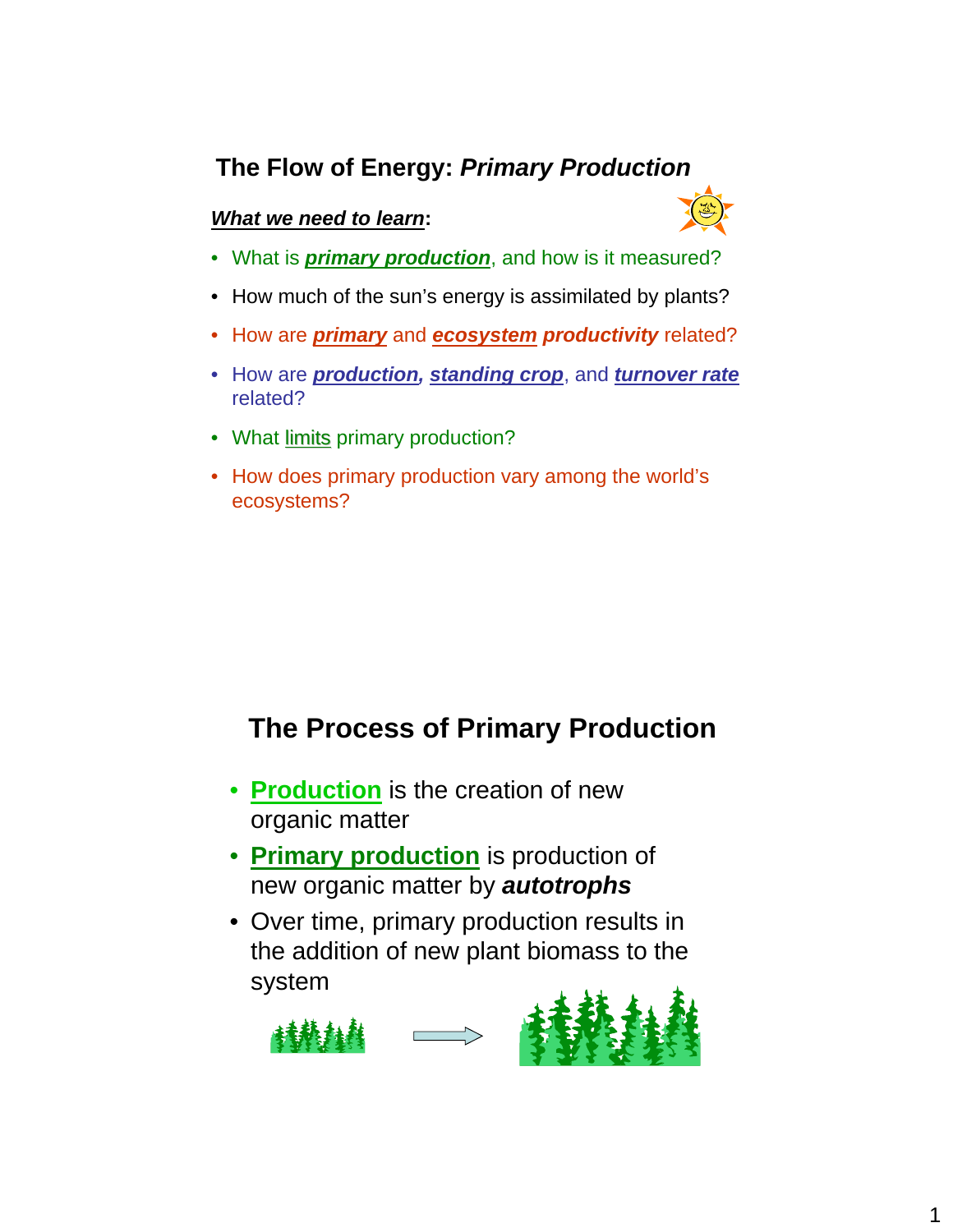

### *Definitions*

- **\* Gross Primary Production = GPP**  $GPP = All CO<sub>2</sub> fixed by the plant in photosynthesis.$
- **\* Respiration = R**
	- $R = CO<sub>2</sub>$  lost from metabolic activity
	- $\mathbf{R}_{\mathbf{p}}$  = Respiration by Plants
	- $\mathbf{R}_h$  = Respiration by Heterotrophs
	- $R_d$  = Respiration by Decomposers
- **\* Net Primary Production = NPP**

 $NPP = GPP - R_p$ 

**\* Net Ecosystem Production = NEP**  $NEP = GPP - (R_p + R_h + R_d)$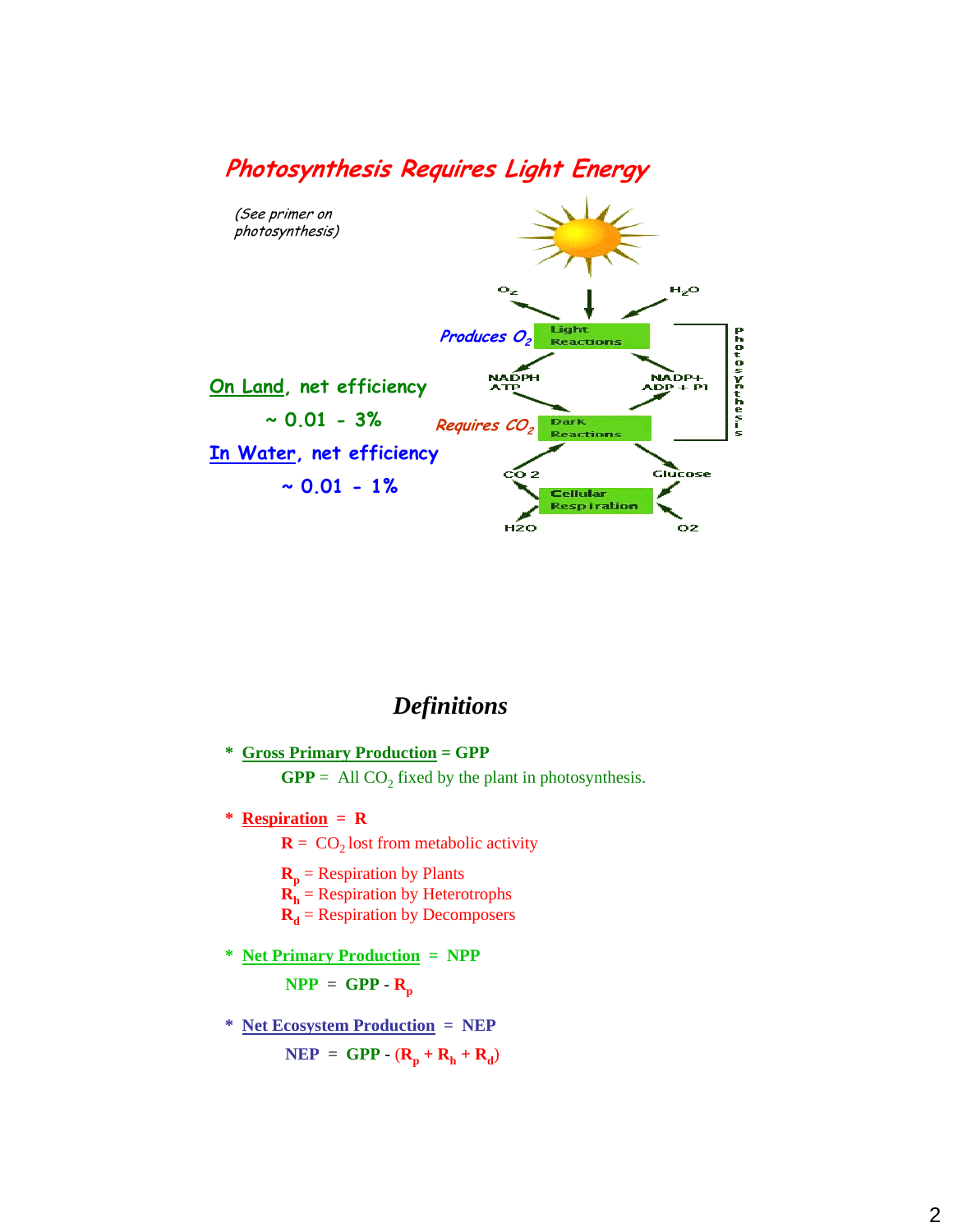### *Measuring Primary Production*

#### **1. Measure the rate of photosynthesis**

 $CO_2$  **+ H<sub>2</sub>O** ===>  $C_6H_{12}O_6 + O_2$ 

- $-$  **a).** measure the  $CO<sub>2</sub>$  used (<sup>14</sup>C)
- $-$  *b***).** measure the  $O<sub>2</sub>$  produced
- estimates *GPP* (Gross Primary Production, total energy "fixed")

#### **2. Measure the rate of formation of new plant matter**

- final plant biomass minus initial
- estimates *NPP* (Net Primary Production = total energy fixed metabolic costs, herbivory, etc.)
- Respiration is the reverse process:

 $C_6H_{12}O_6 + O_2 \implies CO_2 + H_2O$ 

#### *Light-Dark Bottle Method*

**1. Fill all bottles with sample water.** 



2. Measure initial  $O_2$ , incubate samples in the light.



**3. Measure final**  $O_2$  **in light and dark bottles.**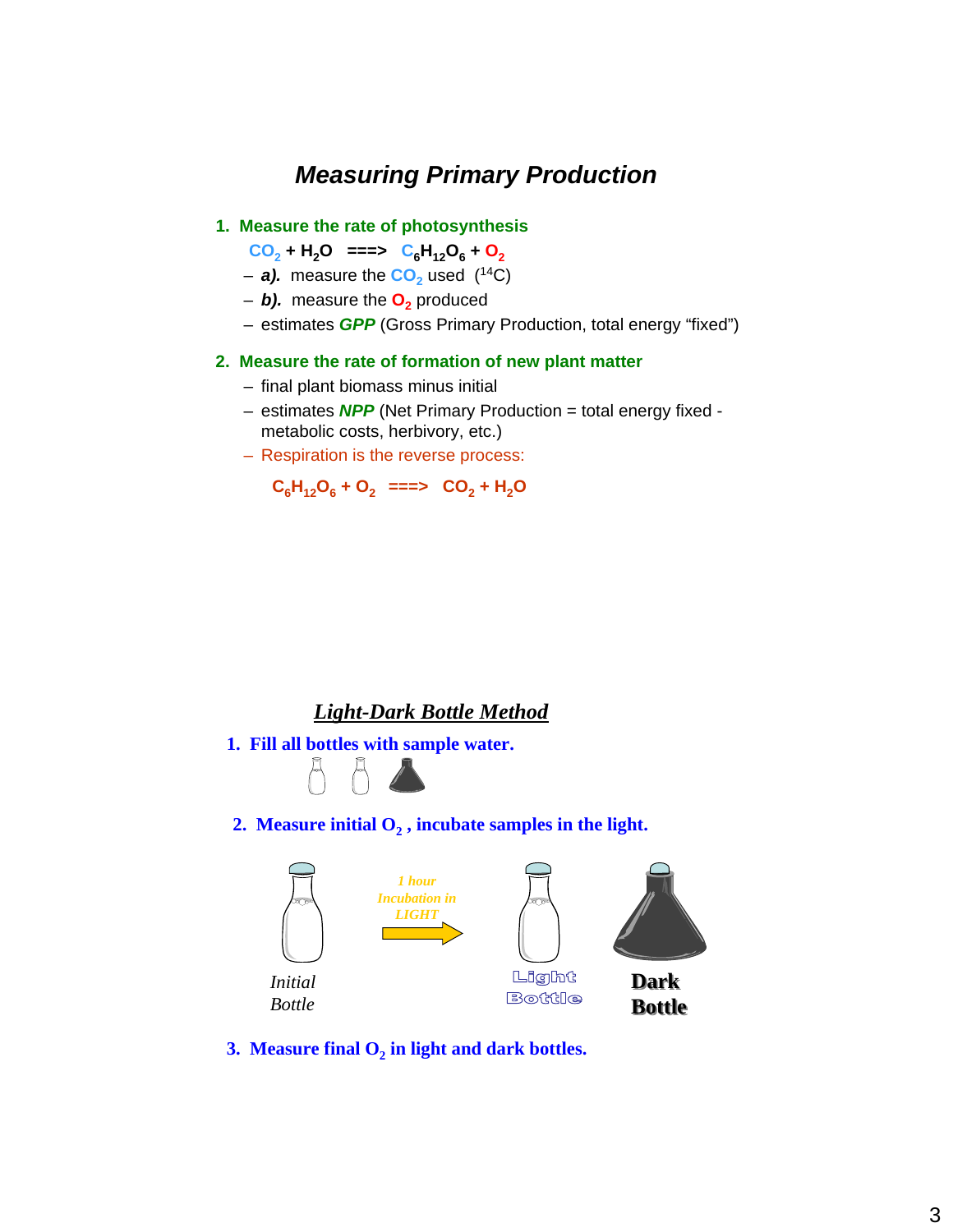

 $(Light - Initial) = (10 - 8) = 2 mg/L/hr = GPP - R = NPP$  $(\text{Initial - Dark}) = (8 - 5) = 3 \text{ mg/L/hr} = \text{Respiration, R}$  $(Light - Dark) = (10 - 5) = 5 mg/L/hr = NPP + Resp = GPP$ 

### **Production, Turnover, and Standing Crop**

- *Production* is reported as the formation rate of new organic matter, per unit area of earth, per unit of time:
	- $-$  calories / m<sup>2</sup> / year (energy)
	- $-$  grams / m<sup>2</sup> / year (organic matter)
- *Standing crop* is the amount of organic matter in a given area at a specific time
	- $-$  cal / m<sup>2</sup> (energy)
	- $-$  g / m<sup>2</sup> (organic matter)
- In managing a forest, should we be more interested in the forest's production, or its standing crop? *What variable must we consider?*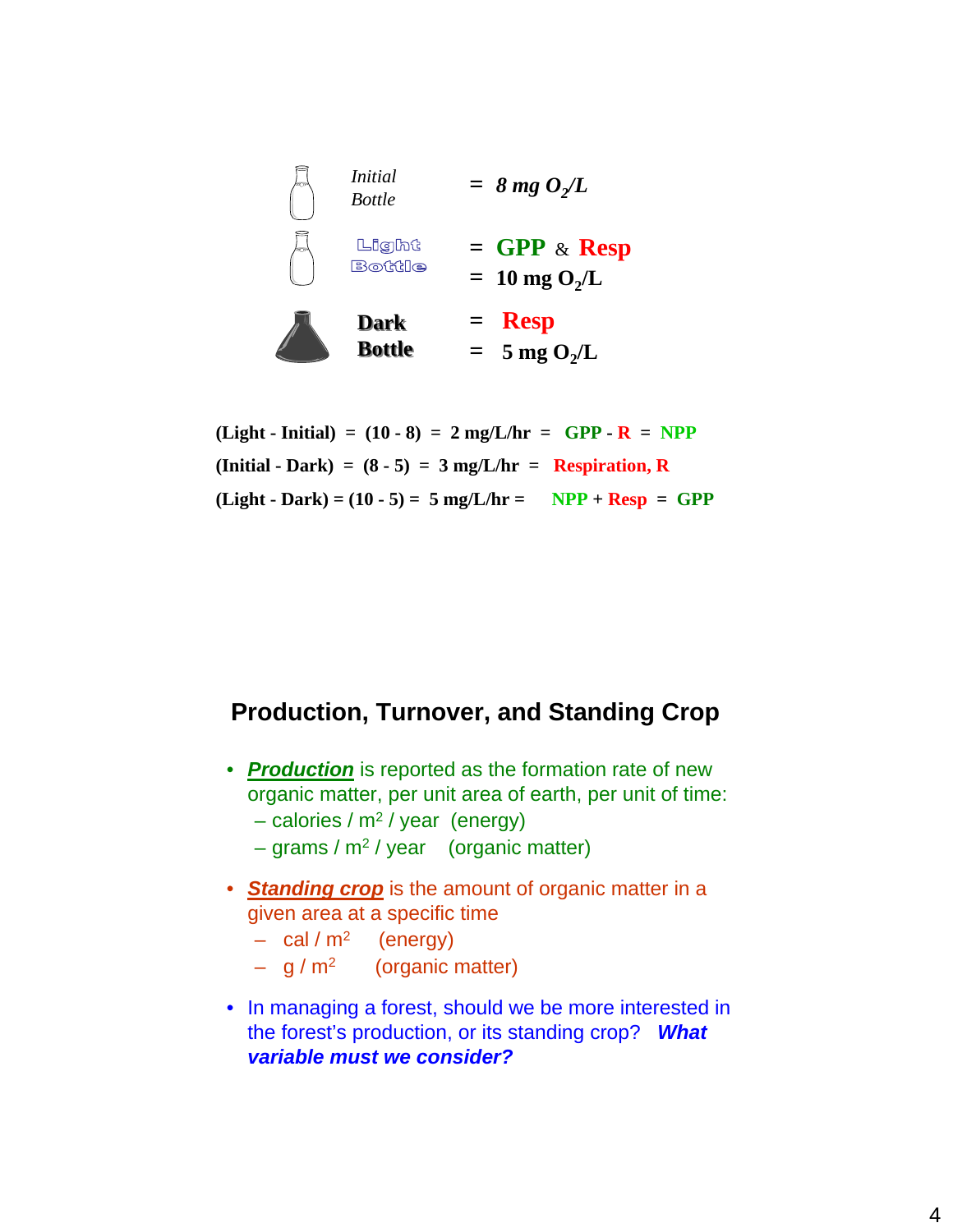

Take-Home Message #1:

**"Time affects everything – always consider time."**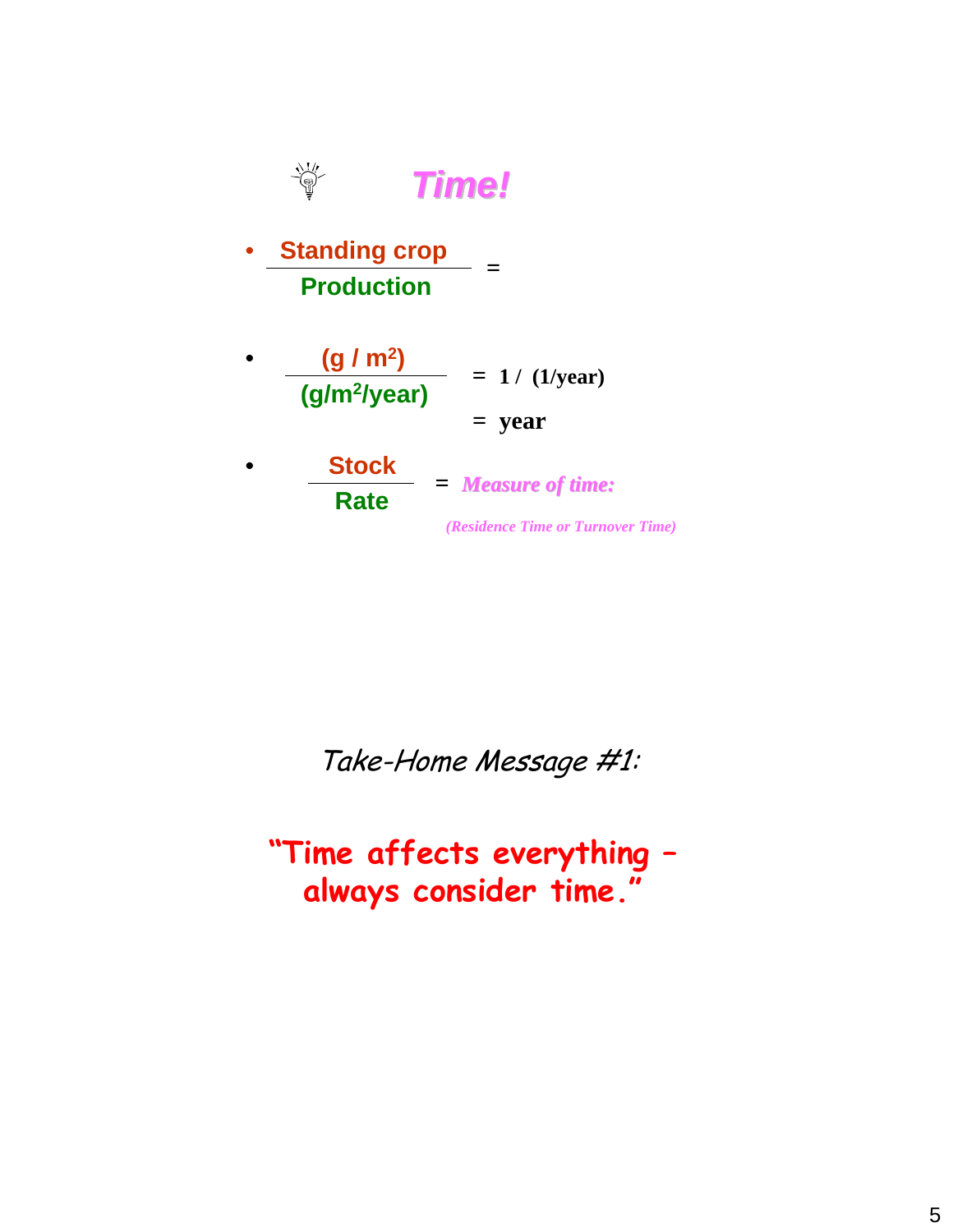# **Primary Production of the World's Ecosystems**

- World ecosystems vary widely in productivity.
- **The most productive systems** (by unit area) are estuaries, swamps and marshes, tropical rain forests, and temperate rain forests.
- **In terms of global NPP**, the most productive systems are open oceans, tropical rain forests, savannas, and tropical seasonal forests.





## **Productivity per unit area (m2)**



and 1600 2400 3200 4000 4800 5600 6400 7200 8000 8800 9600<br>Average Net Primary Productivity (kcal/m<sup>2</sup>/yr)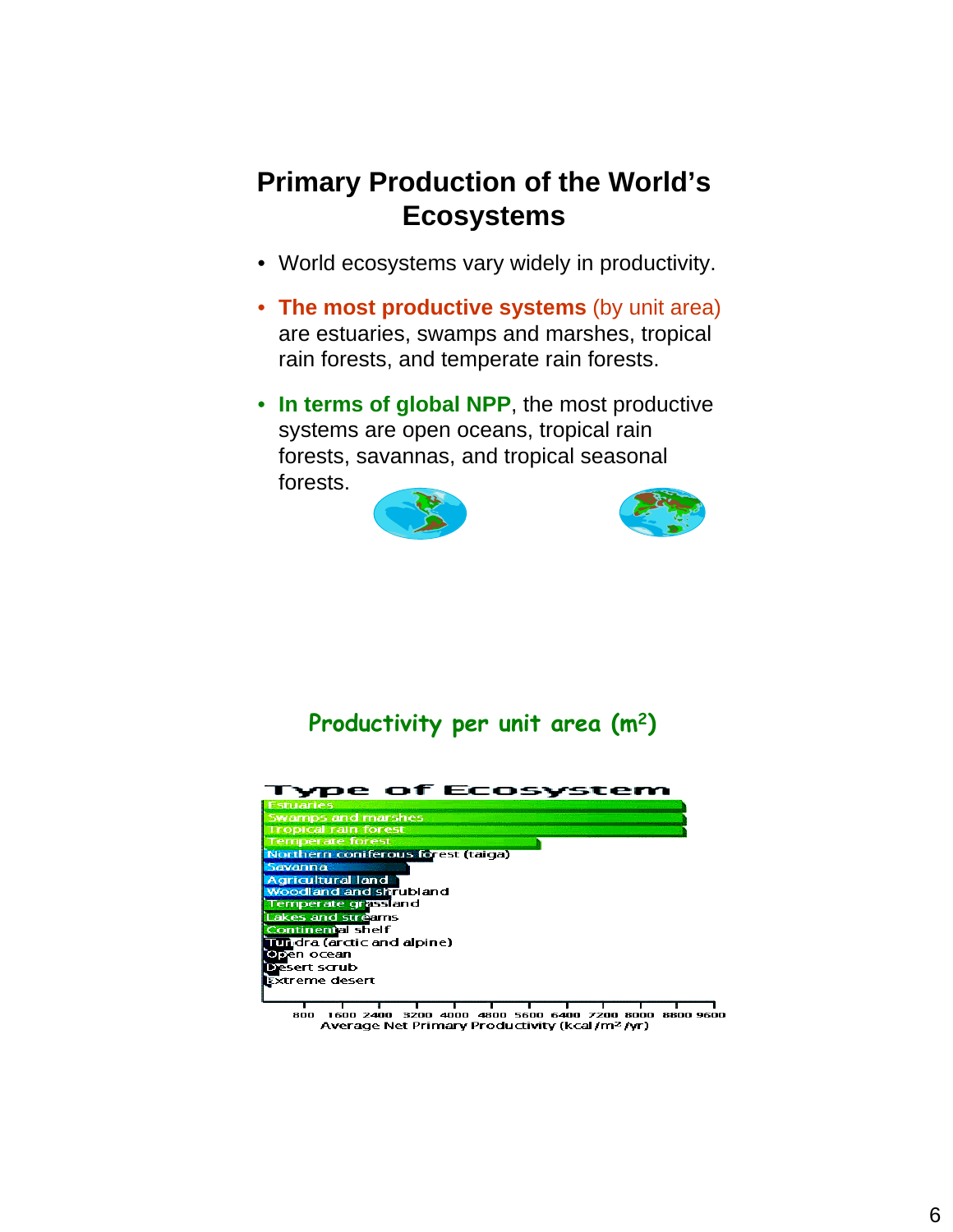## **Total Productivity (global)**



1 1 1 1 1 1 1 1<br>40 60 80 100 120 140 160 180 20 200 Average World Net Primary Productivity (billion kcal/yr)

### **What Determines Ecosystem Productivity?**

- Climate and nutrients determine ecosystem productivity.
- In general, *NPP increases with*  EC *precipitation and temperature.*



• Areas low in nutrients, such as the open ocean, have low NPP per unit area.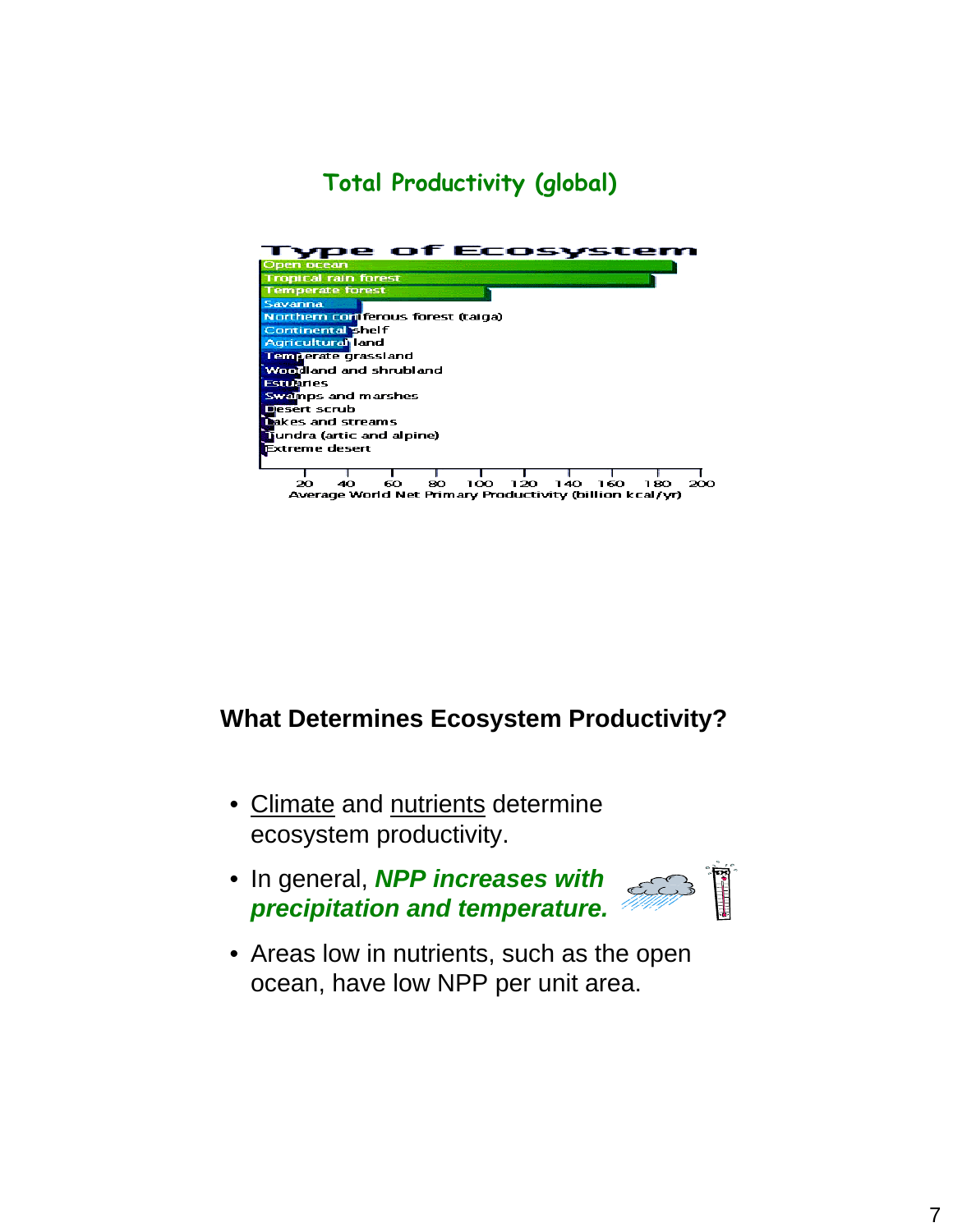#### **For any given temperature or precipitation there is a large spread of production values – Why? NUTRIENTS!**



# **Summary (so far…)**

- Primary production is the creation of new organic matter by plants and other autotrophs.
- Primary production can be quantified by measuring the rate of the photosynthetic reaction.
- GPP is the total organic matter synthesized. NPP < GPP due to metabolic costs of autotrophs.
- Production varies among ecosystems due to climate and nutrient availability.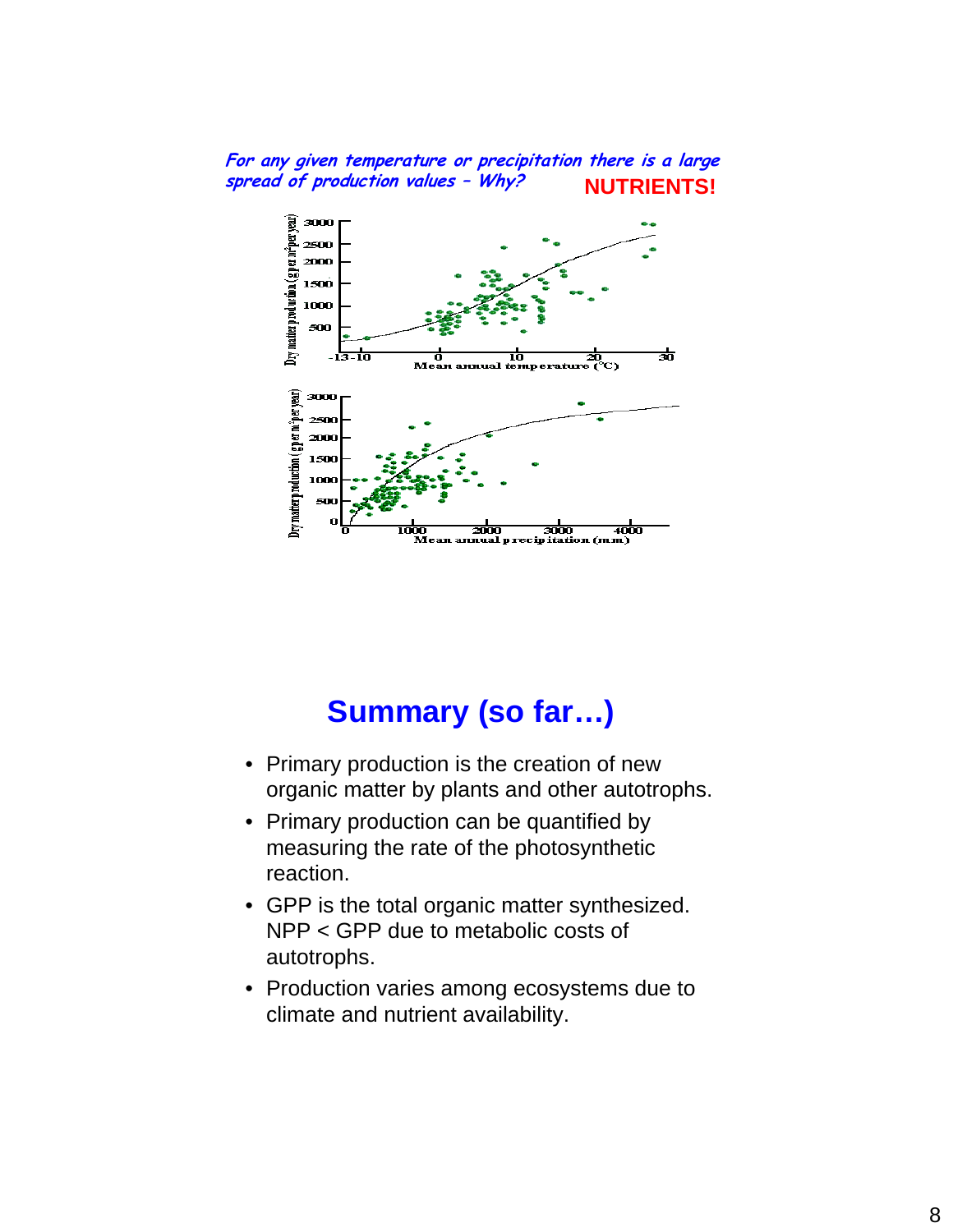### *The Flow of Energy: Higher Trophic Levels The Flow of Energy: Higher Trophic Levels*

#### *We wish to know:*

- **With what efficiency is energy converted between trophic levels?**
- **What is** *assimilation efficiency***,** *net production efficiency***, and** *ecological efficiency***?**
- **What are pyramids of numbers, biomass, and energy?**
- **How much energy is available to humans, and how much do we use?**

# **Energy Transfers to Higher Trophic Levels**



#### **What happens to NPP?**

On average, it is consumed. Some is stored in sediments (coal, oil).

Energy is released in this consumption, and metabolic work is done as cellular respiration converts energy stored in chemical bonds into heat. This energy is lost for the next trophic level.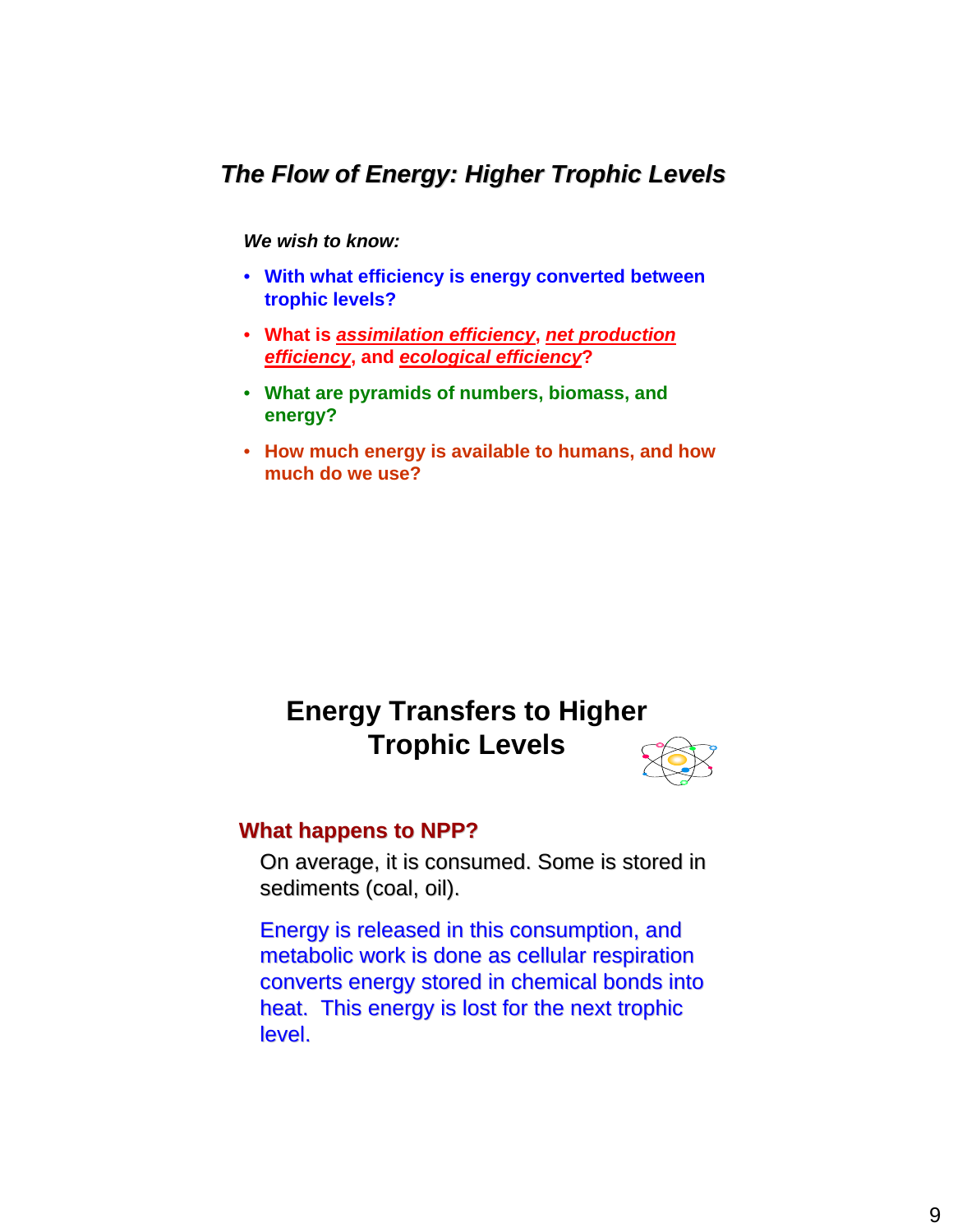

# **Principles of Energy Flow**

As energy passes from trophic level to trophic level:

- Only a fraction of the energy available to one trophic level is transferred to the next trophic level. The rule of thumb is ~10%, but this can vary from 1 - 15%.
- Typically the numbers and biomass of organisms decreases as one ascends the food chain. This is called a "pyramid".

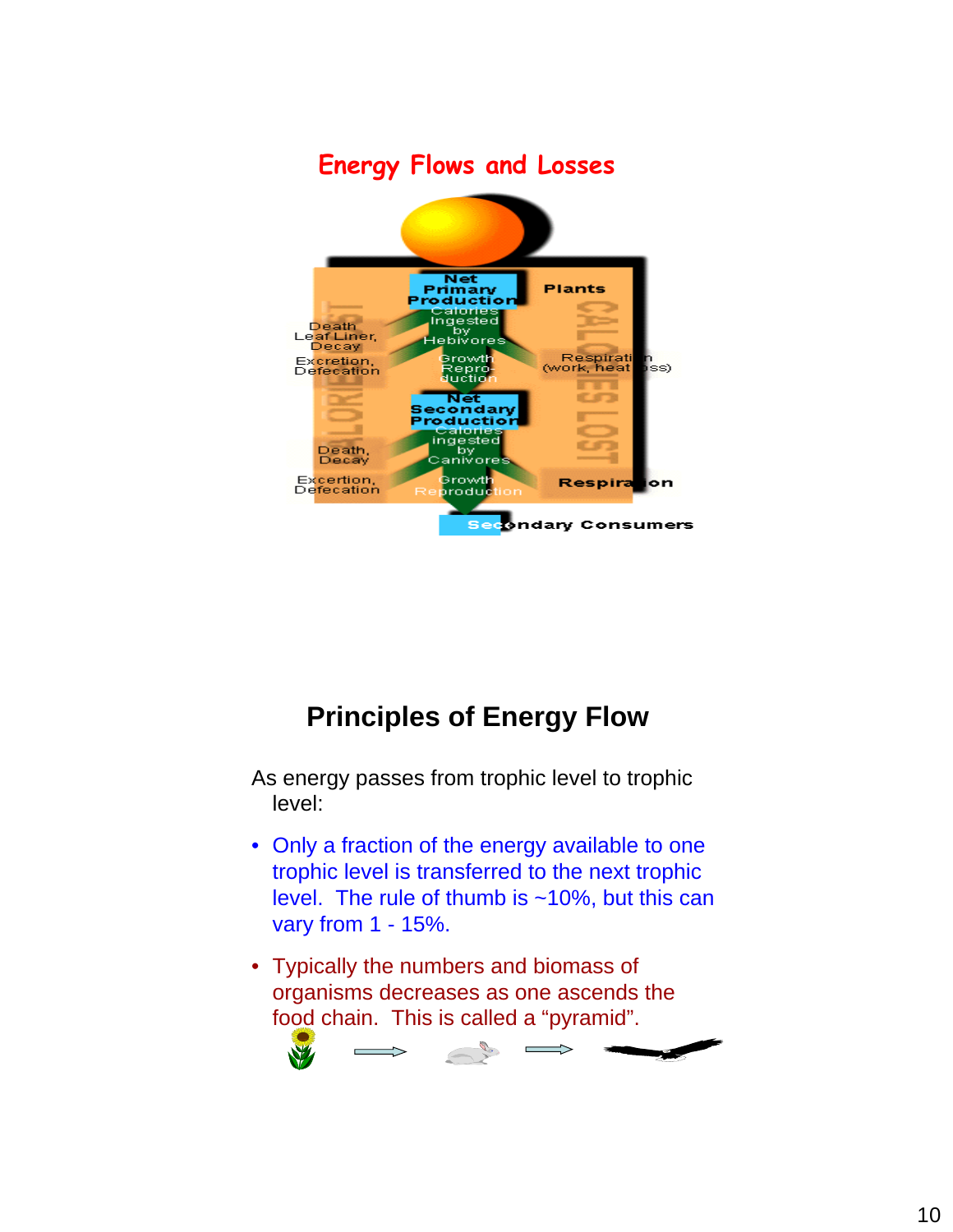### **1. "Assimilation Efficiency"**



Assimilation = (Ingestion) – (Excretion)

### *Assimilation Efficiency*

- $= 15 50 %$  for plant food
- $= 60 90 %$  for animal food

### **2. "Net Production Efficiency"** = (Production / Assimilation)

Production = (Growth + Reproduction)

• For plants, net production efficiency

 $= (NPP / GPP) = 30-85%$ 

- For invertebrates  $= 20\%$  on average
- For vertebrates = 2% on average *WHY ?*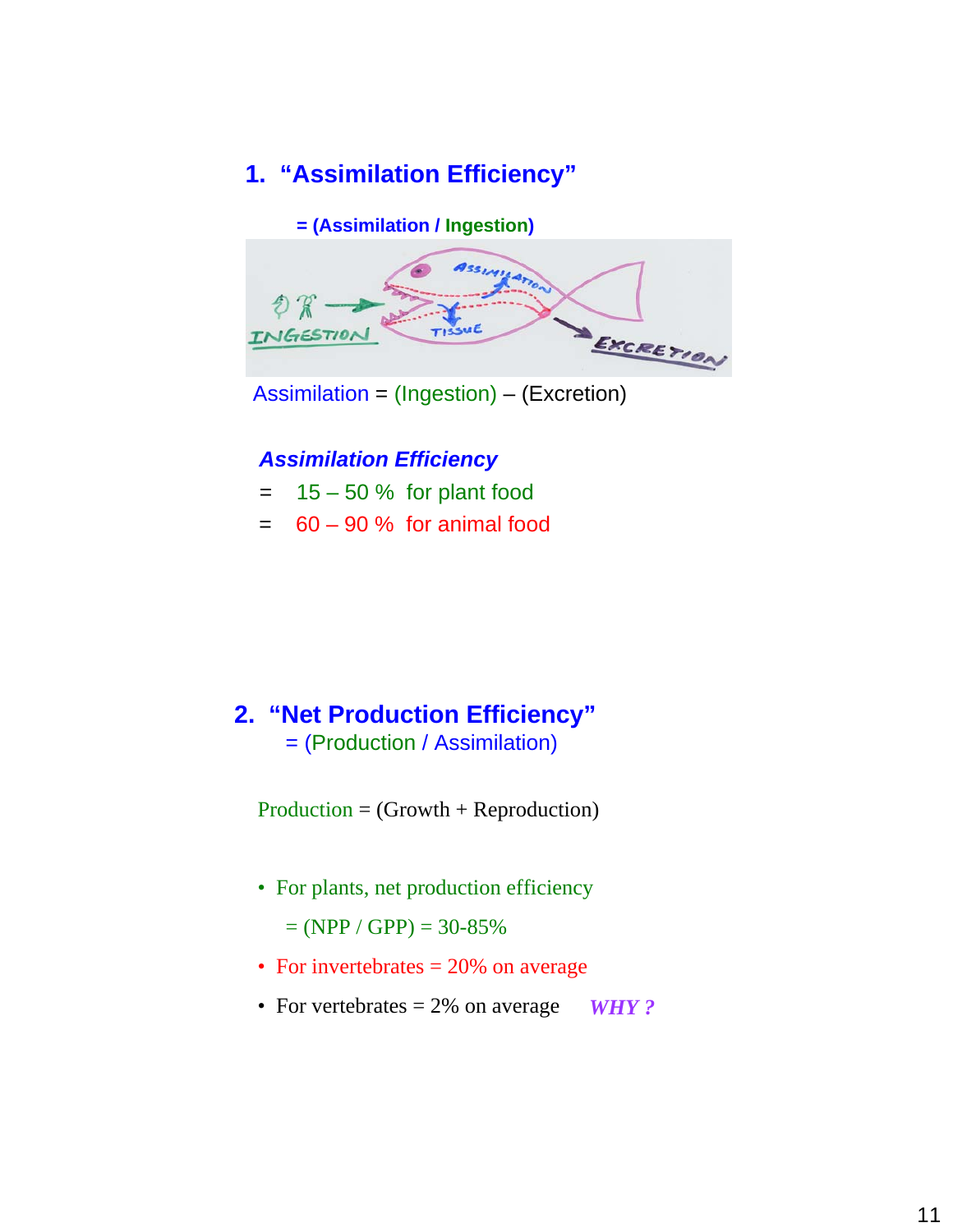### **3. "Ecological Efficiency"**

= consumer production **/** prey production

#### *For example,*

= Fox production **/** Rabbit production

 $=$   $[(10 \text{ kg/yr}) / (100 \text{ kg/yr})] * 100 = 10 \%$ 

- \* Ecological efficiency ranges from ~1 to 15 %
- \* This sets the absolute number of trophic levels in a food web

# **Pyramids of Numbers, Biomass, and Energy**

- Because energy is "used up" by the metabolic activities of organisms, the amount of energy available to the next trophic level (e.g., foxes) is less than the amount that entered the trophic level below (e.g., hares).
- In general, this lower amount of energy available leads to a decrease in standing crop biomass or numbers of organisms as one proceeds to higher trophic levels.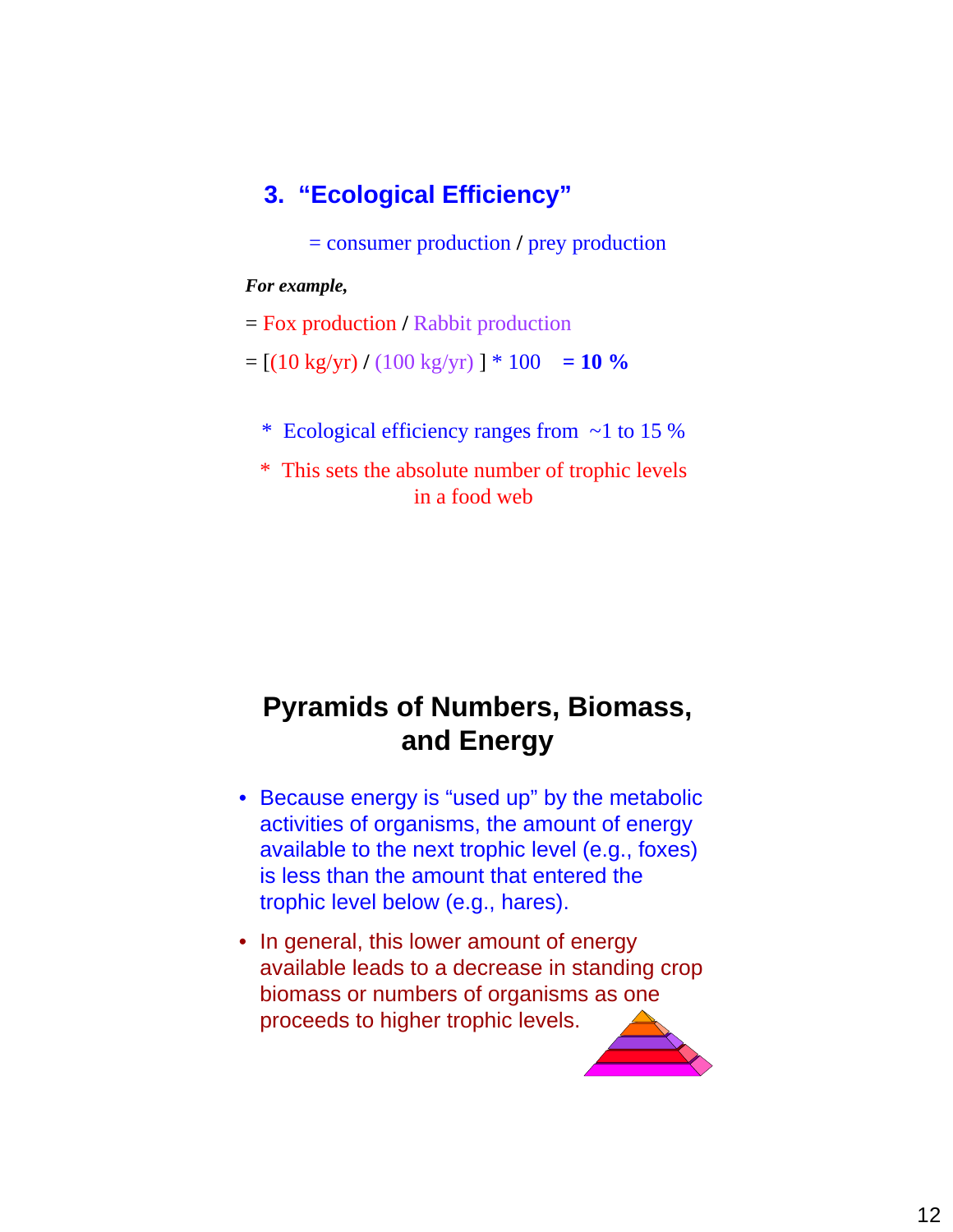### **A Typical Pyramid of Biomass**



 $(g$  dry biomass/m<sup>2</sup>)

# **Pyramids --** *complications* **and**  *exceptions*

- Complications: pyramids of numbers might be *steep* if the predators are much larger than their prey, - or -, they might be *inverted* if large plants have numerous insect grazers.
- Exceptions: pyramids of biomass might be *inverted* if a lower trophic level has a much higher turnover rate than a higher trophic level.
- **Pyramids of energy can never be inverted.**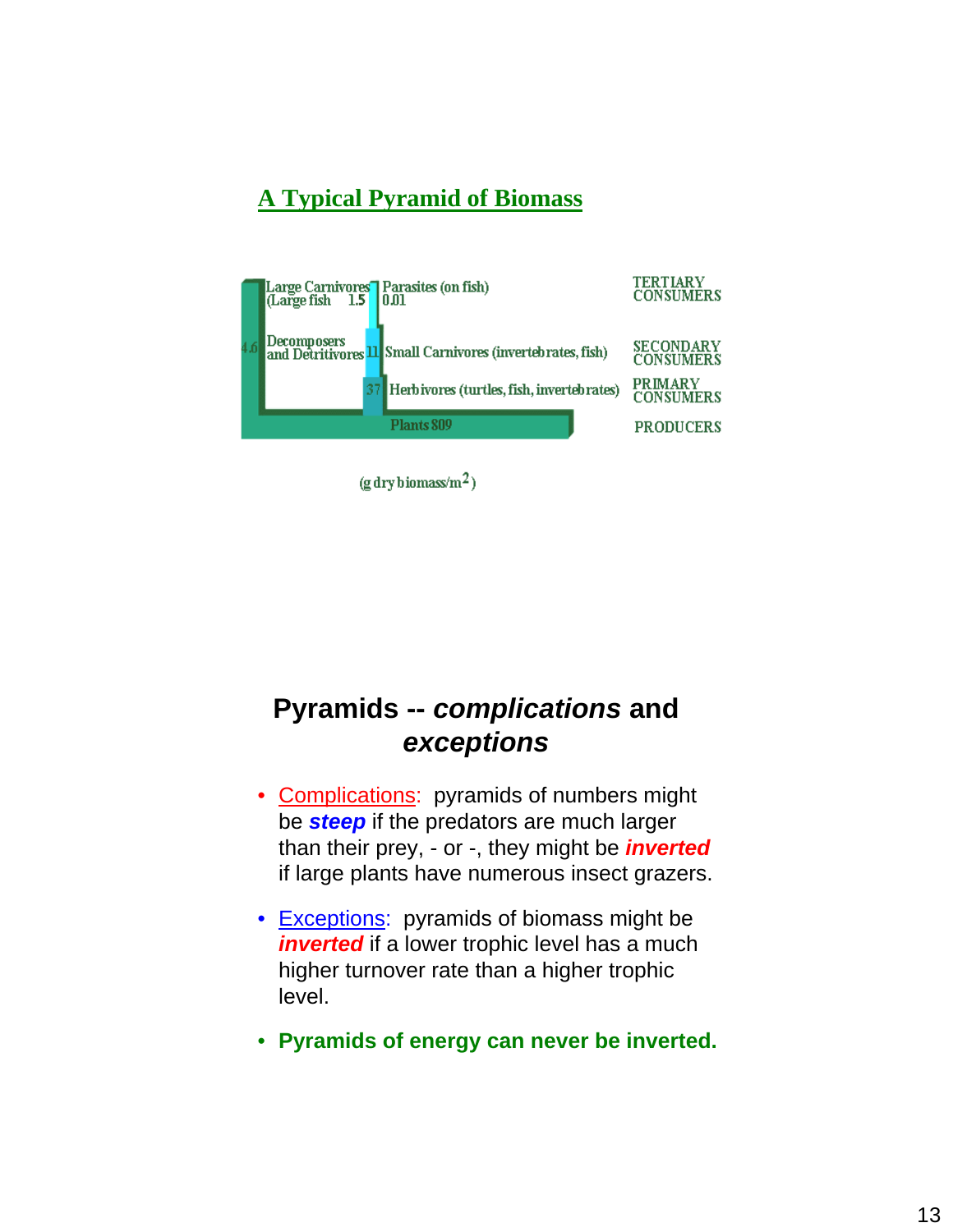

# *Residence Time of Energy Residence Time of Energy*

•  $R_T =$  ( energy in biomass/ net productivity )

| <b>Ecosystem</b>                     | <b>NPP</b>   | <b>Biomass</b>      | ${\tt R}_{\tt T}$ |
|--------------------------------------|--------------|---------------------|-------------------|
|                                      | $(g/m^2/yr)$ | (g/m <sup>2</sup> ) | years             |
| <b>Tropical</b><br><b>Rainforest</b> | 2,000        | 45,000              | <b>22.5 yrs</b>   |
| <b>Boreal Forest</b>                 | 800          | 20,000              | <b>25.0 yrs</b>   |
| <b>Temperate</b><br><b>Grassland</b> | 500          | 1,500               | <b>3.0 yrs</b>    |
| <b>Lakes</b>                         | 500          | 20                  | 15 days           |
| <b>Open Ocean</b>                    | 125          | 3                   | 9 days            |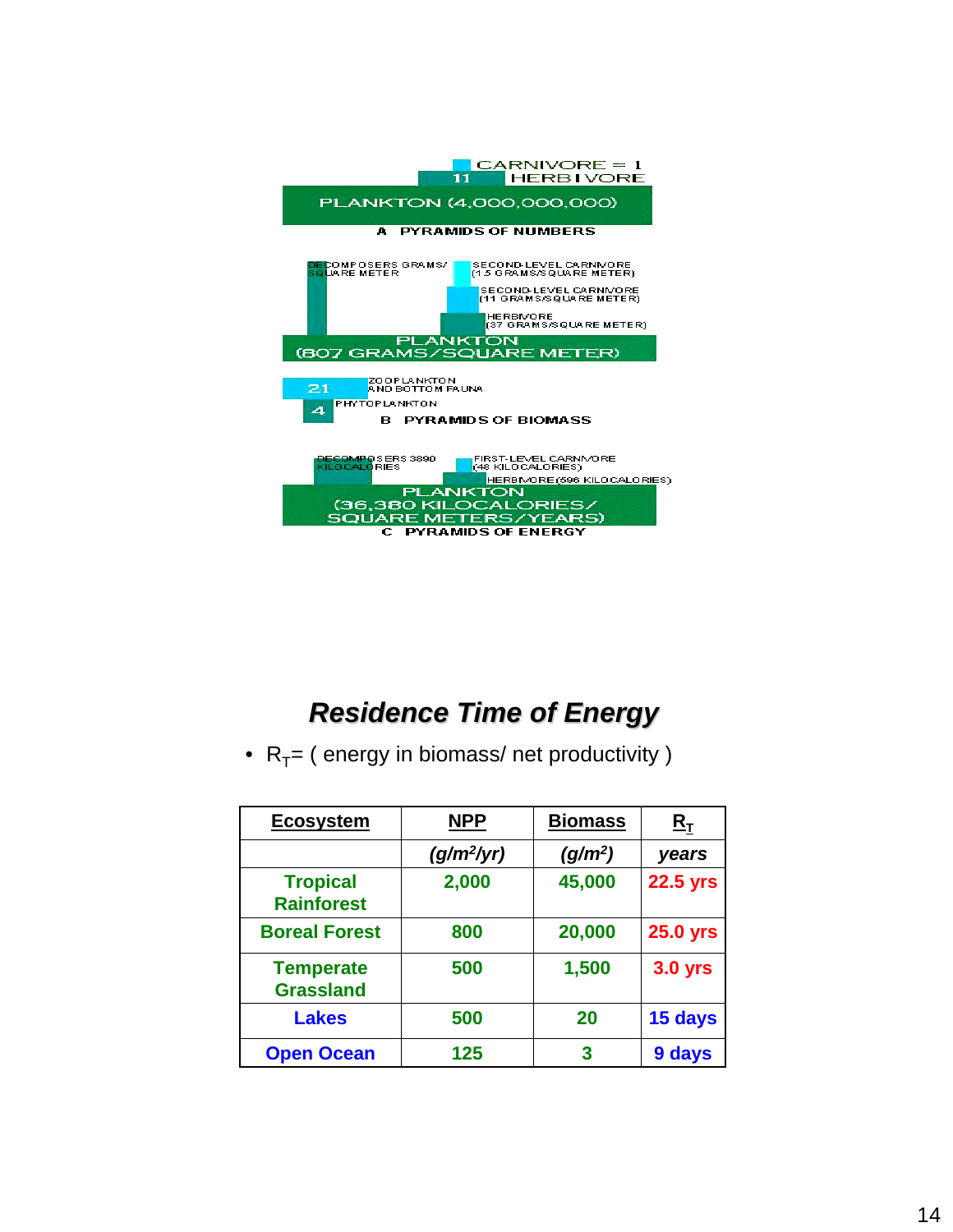# *World NPP & Human Consumption World NPP & Human Consumption*

- **World NPP** is ~ 224.5 Pg/yr of organic matter.
- 1 pedagram =  $10^{15}$  g =  $10^9$  metric tonnes *(1 metric tonne = 1,000 kg)*
- **Terrestrial NPP > Aquatic NPP** *(despite oceans covering 70% of earth's surface)*



## *The Human Use of Global Production The Human Use of Global Production*

| <b>Source</b>         | NPP used & co-opted |           |
|-----------------------|---------------------|-----------|
|                       |                     | (Pg)      |
| Cultivated land       |                     | 15.0      |
| <b>Grazing Land</b>   |                     | 11.6      |
| Forest land           |                     | 13.6      |
| Human-occupied areas  |                     | 0.4       |
| Sub-total terrestrial |                     | 40.6      |
| <b>Fisheries</b>      |                     | 2.0       |
| Total                 |                     | 42.6      |
| % terrestrial NPP     |                     |           |
| co-opted (40.6/132.1) |                     | $30.7 \%$ |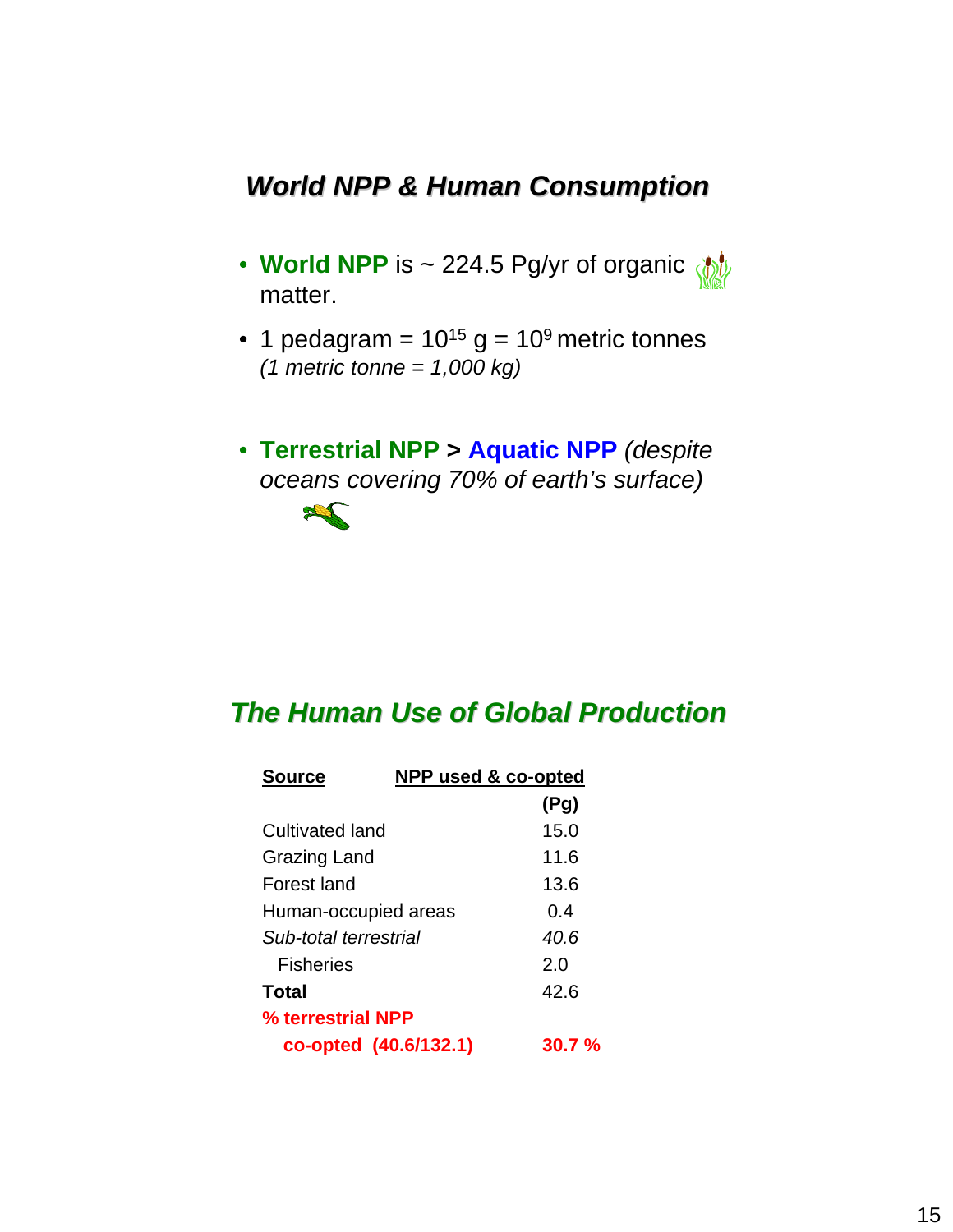# *The High Calculation The High Calculation*

| <b>Source</b>                                  | <b>Amount (Pg)</b> |
|------------------------------------------------|--------------------|
| Previous terrestrial total                     | 40.6               |
| Decreased NPP in agriculture                   | 9.0                |
| Conversion forest to pasture                   | 1.4                |
| Desertification                                | 4.5                |
| Loss to settlement                             | 2.6                |
| Sub-total terrestrial                          | 58.1               |
| % Terrestrial co-opted                         |                    |
| (58.1/149.8)                                   | 38.8%              |
| <sup>0</sup> / <sub>-</sub> Total NDD co-ontad |                    |

| % Total NPP co-opted |       |
|----------------------|-------|
| (60.1/224.5)         | 24.8% |

# **World NPP & Human** *Consumption Consumption*

- $\cdot$  **Middle estimate = 40.2 Pg (30.7%)** annually (direct and co-opted use as food, fiber, fuel, timber)
- High estimate = 58.1 Pg (39%) annually (direct use, co-opted NPP, and forgone NPP)